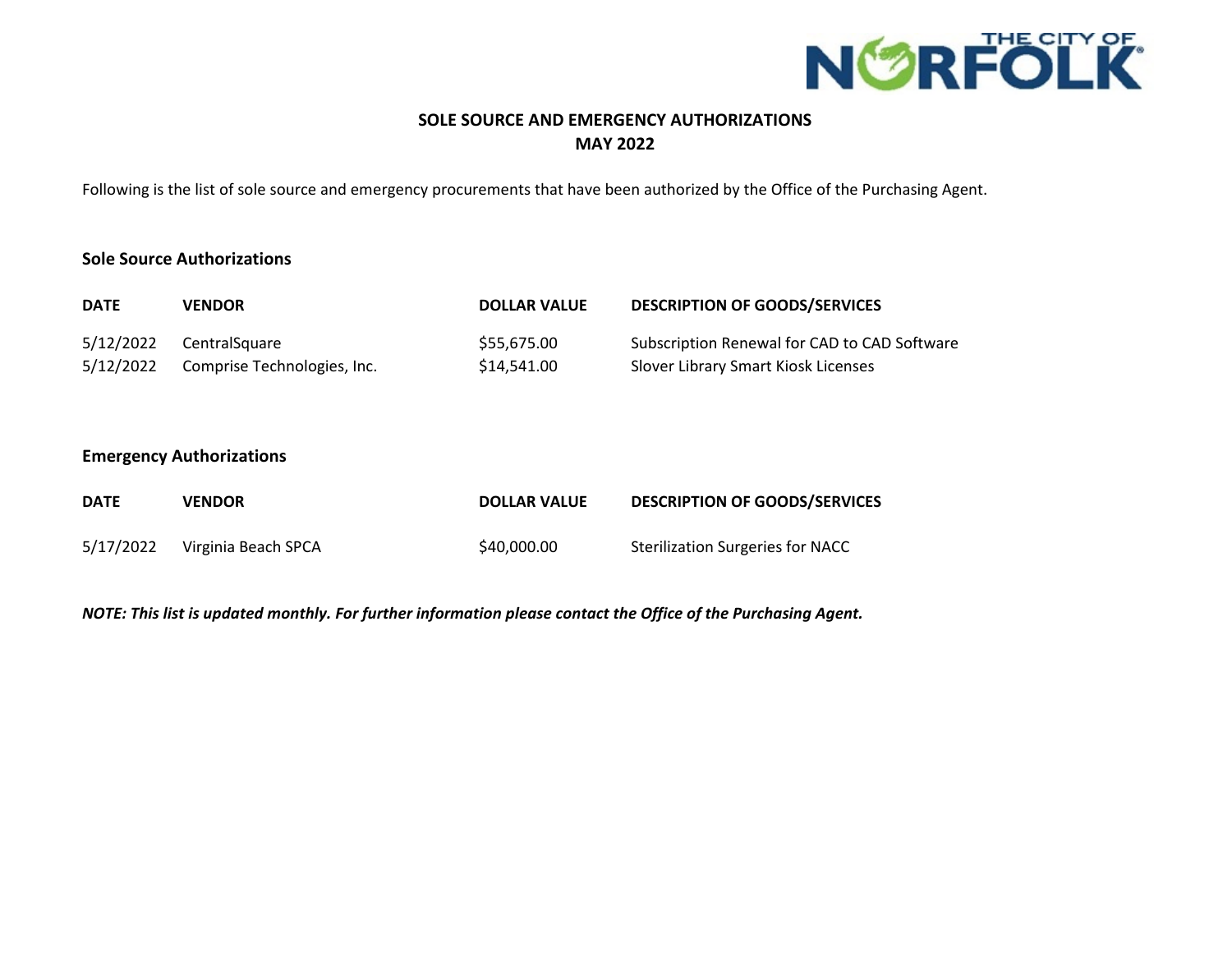

# **SOLE SOURCE AND EMERGENCY AUTHORIZATIONS APRIL 2022**

Following is the list of sole source and emergency procurements that have been authorized by the Office of the Purchasing Agent.

#### **Sole Source Authorizations**

| <b>VENDOR</b>                   | <b>DOLLAR VALUE</b> | <b>DESCRIPTION OF GOODS/SERVICES</b>             |
|---------------------------------|---------------------|--------------------------------------------------|
| Passport Labs                   | \$18,000.00         | Parking fees for invoices                        |
| CyberSource                     | \$6,000.00          | Parking credit card fees                         |
| Vehicles of Change              | \$30,000.00         | <b>Transportation for Human Services Clients</b> |
| Liveview Technologies           | \$45,662.00         | Rental of camera system                          |
| Aumentum Technologies           | \$8,000.00          | Pro Val Sketching                                |
| Sadler-NeCamp Financial Servies | \$12,710.00         | <b>NJDC Tracking of Clients</b>                  |
| <b>Batchelder and Collins</b>   | \$24,876.00         | Permacrete                                       |
| Camp Silver Beach               | \$19,500.00         | Overnight Camp                                   |
| <b>Outfront Media</b>           | \$50,000.00         | Advertising on New York Subway                   |
|                                 |                     |                                                  |

#### **Emergency Authorizations**

| <b>DATE</b> | <b>VENDOR</b>                         | <b>DOLLAR VALUE</b> | <b>DESCRIPTION OF GOODS/SERVICES</b> |
|-------------|---------------------------------------|---------------------|--------------------------------------|
| 4/8/2022    | Smooth Rides Transportation           | \$25,000.00         | Transport of kids to and from school |
| 4/20/2022   | <b>PC&amp;A Business Environments</b> | \$60,923.00         | <b>NJDC Furniture</b>                |
| 4/29/2022   | <b>First Onsite</b>                   | \$10,776.53         | Repairs due to water damage          |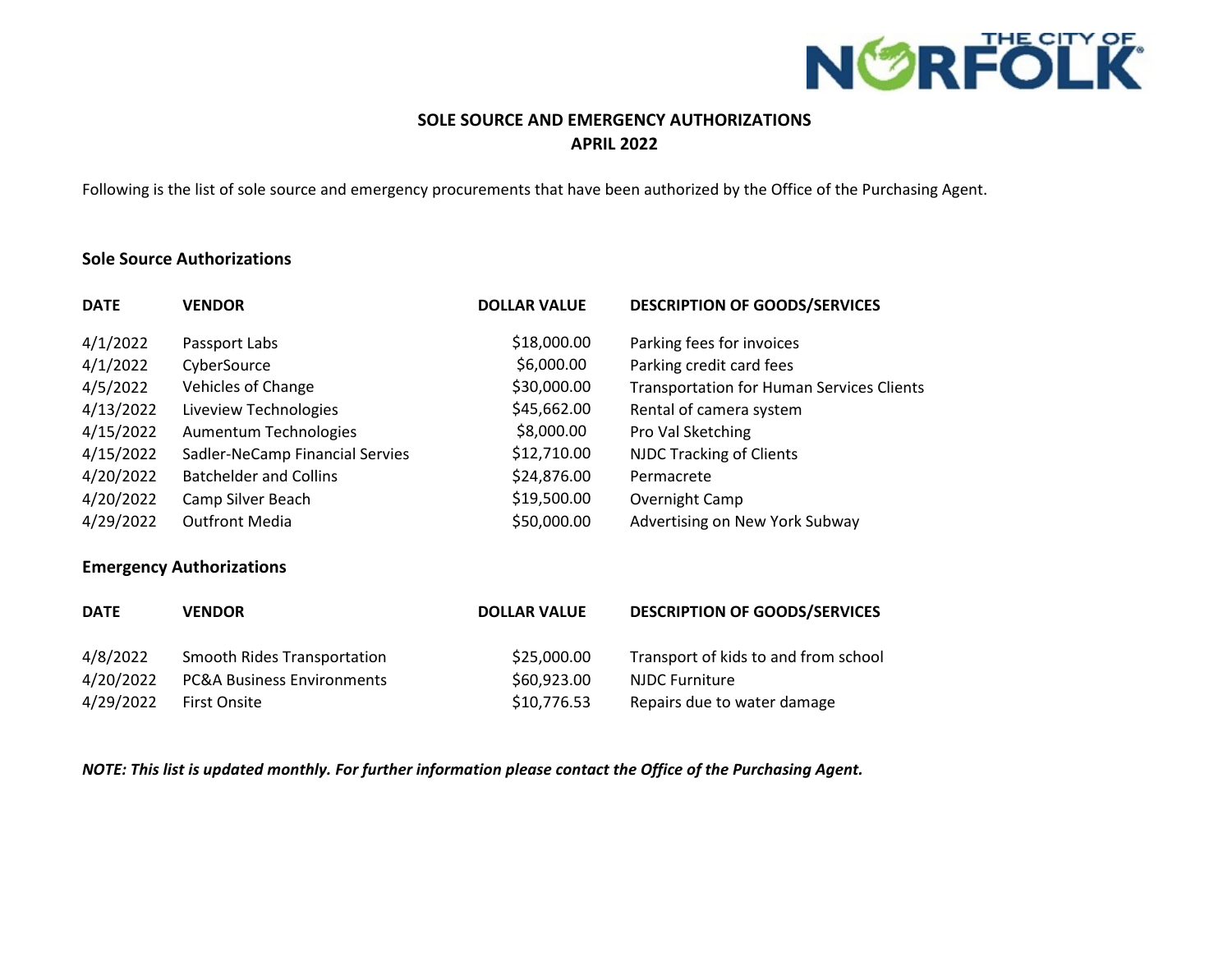

# **SOLE SOURCE AND EMERGENCY AUTHORIZATIONS MARCH 2022**

Following is the list of sole source and emergency procurements that have been authorized by the Office of the Purchasing Agent.

### **Sole Source Authorizations**

| <b>DATE</b> | <b>VENDOR</b>                       | <b>DOLLAR VALUE</b> | <b>DESCRIPTION OF GOODS/SERVICES</b>         |
|-------------|-------------------------------------|---------------------|----------------------------------------------|
| 3/7/2022    | Departure Media Airport Advertising | \$18,550.00         | <b>Airport Advertising</b>                   |
| 3/15/2022   | <b>Verathon Medical Corp</b>        | \$61,355.82         | Glidescope intubation equipment              |
| 3/15/2022   | Virginia Beach Lifesaving Services  | \$200,000.00        | Lifeguard Services for Parks & Recreation    |
| 3/16/2022   | Mobotrex                            | \$37,985.95         | Polara products for pedestrian button system |

### **Emergency Authorizations**

| <b>DATE</b> | <b>VENDOR</b> | <b>DOLLAR VALUE</b> | <b>DESCRIPTION OF GOODS/SERVICES</b> |
|-------------|---------------|---------------------|--------------------------------------|
|             |               |                     |                                      |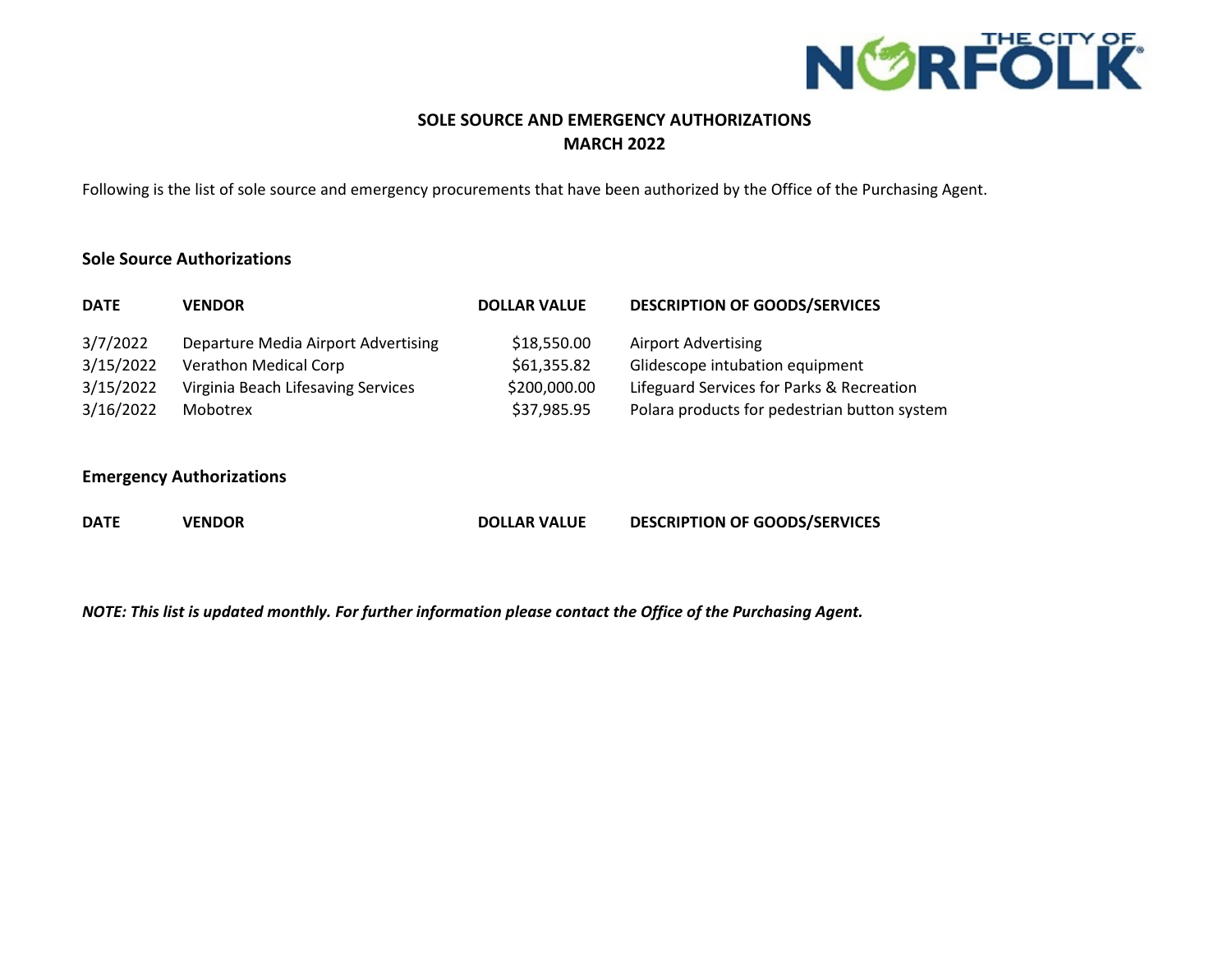

# **SOLE SOURCE AND EMERGENCY AUTHORIZATIONS FEBRUARY 2022**

Following is the list of sole source and emergency procurements that have been authorized by the Office of the Purchasing Agent.

### **Sole Source Authorizations**

| <b>DATE</b>                     | <b>VENDOR</b>                                                        | <b>DOLLAR VALUE</b>       | <b>DESCRIPTION OF GOODS/SERVICES</b>                                                                    |  |
|---------------------------------|----------------------------------------------------------------------|---------------------------|---------------------------------------------------------------------------------------------------------|--|
| 2/1/2022<br>2/23/2022           | <b>Tax Management Associates</b><br><b>Affordable Floating Docks</b> | \$2,995.00<br>\$12,420.70 | CAVS Valuation Software for Commissioner of Revenue's Office<br>EZ Docks Kayak Launch at Lafayette Park |  |
| 2/23/2022                       | APCO IntelliCom                                                      | \$90,669.42               | <b>Emergency Medical Dispatch Services for EOC</b>                                                      |  |
| 2/28/2022                       | The Planning Council                                                 | \$19,450.00               | <b>Gambling Behavior Survey for NCSB</b>                                                                |  |
| <b>Emergency Authorizations</b> |                                                                      |                           |                                                                                                         |  |
| <b>DATE</b>                     | <b>VENDOR</b>                                                        | <b>DOLLAR VALUE</b>       | <b>DESCRIPTION OF GOODS/SERVICES</b>                                                                    |  |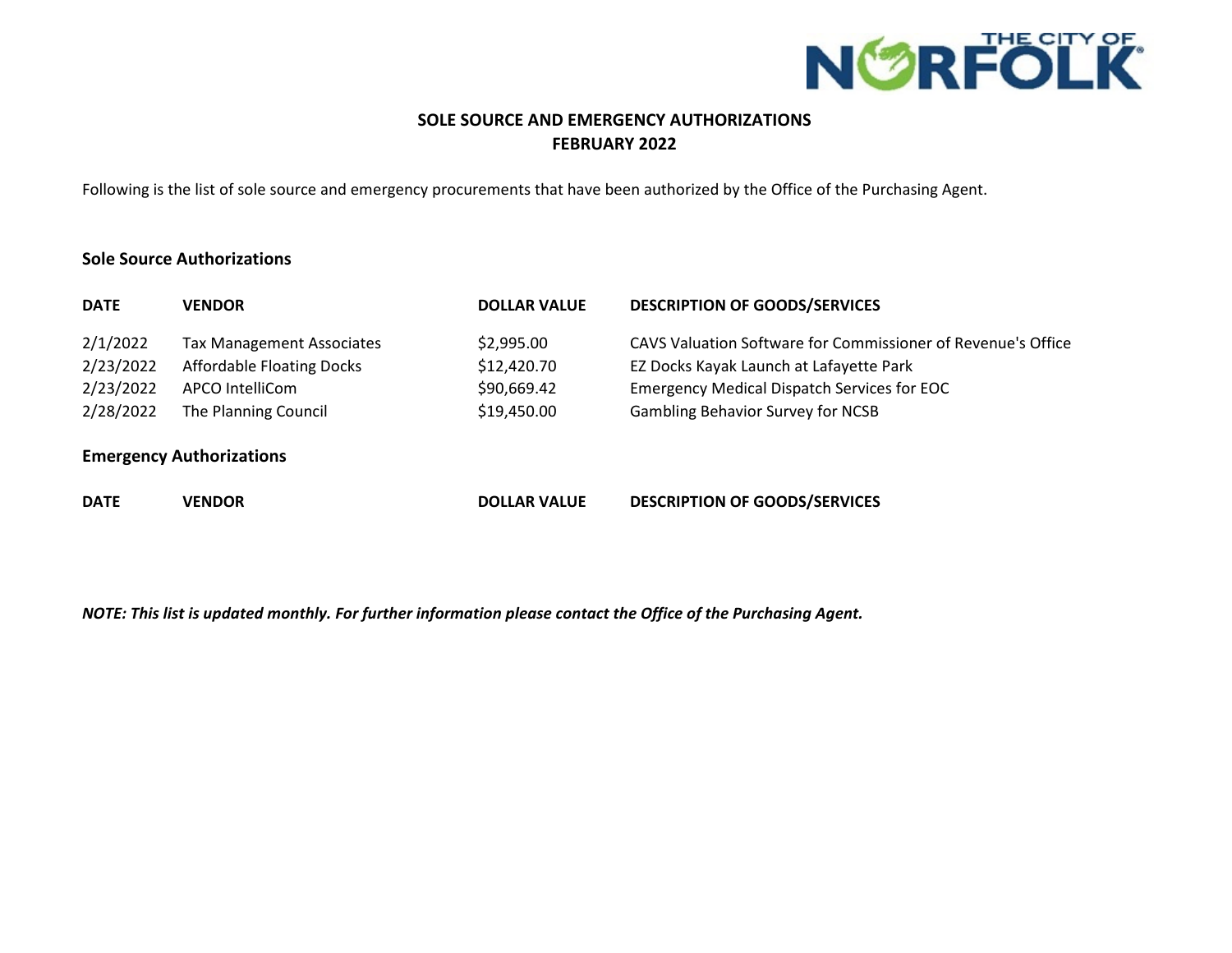

# **SOLE SOURCE AND EMERGENCY AUTHORIZATIONS JANUARY 2022**

Following is the list of sole source and emergency procurements that have been authorized by the Office of the Purchasing Agent.

## **Sole Source Authorizations**

| <b>DATE</b> | <b>VENDOR</b>                   | <b>DOLLAR VALUE</b> | <b>DESCRIPTION OF GOODS/SERVICES</b>          |
|-------------|---------------------------------|---------------------|-----------------------------------------------|
| 1/14/2022   | NewsBank Inc                    | \$4,710.00          | Microform and Online Newspapers for Libraries |
|             |                                 |                     |                                               |
|             | <b>Emergency Authorizations</b> |                     |                                               |
| <b>DATE</b> | <b>VENDOR</b>                   | <b>DOLLAR VALUE</b> | <b>DESCRIPTION OF GOODS/SERVICES</b>          |
| 1/4/2022    | Performance Plumbing            | \$6,860.00          | Water Leak                                    |
| 1/14/2022   | Covetrus                        | \$25,000.00         | <b>NCAA Medications and Medical Supplies</b>  |
| 1/21/2022   | Thirty Three Inc.               | \$250,000.00        | Snow Removal for Storm on 1/21-1/22/2022      |
| 1/28/2022   | Thirty Three Inc.               | \$250,000.00        | Snow Removal for Storm on 1/28-1/30/2022      |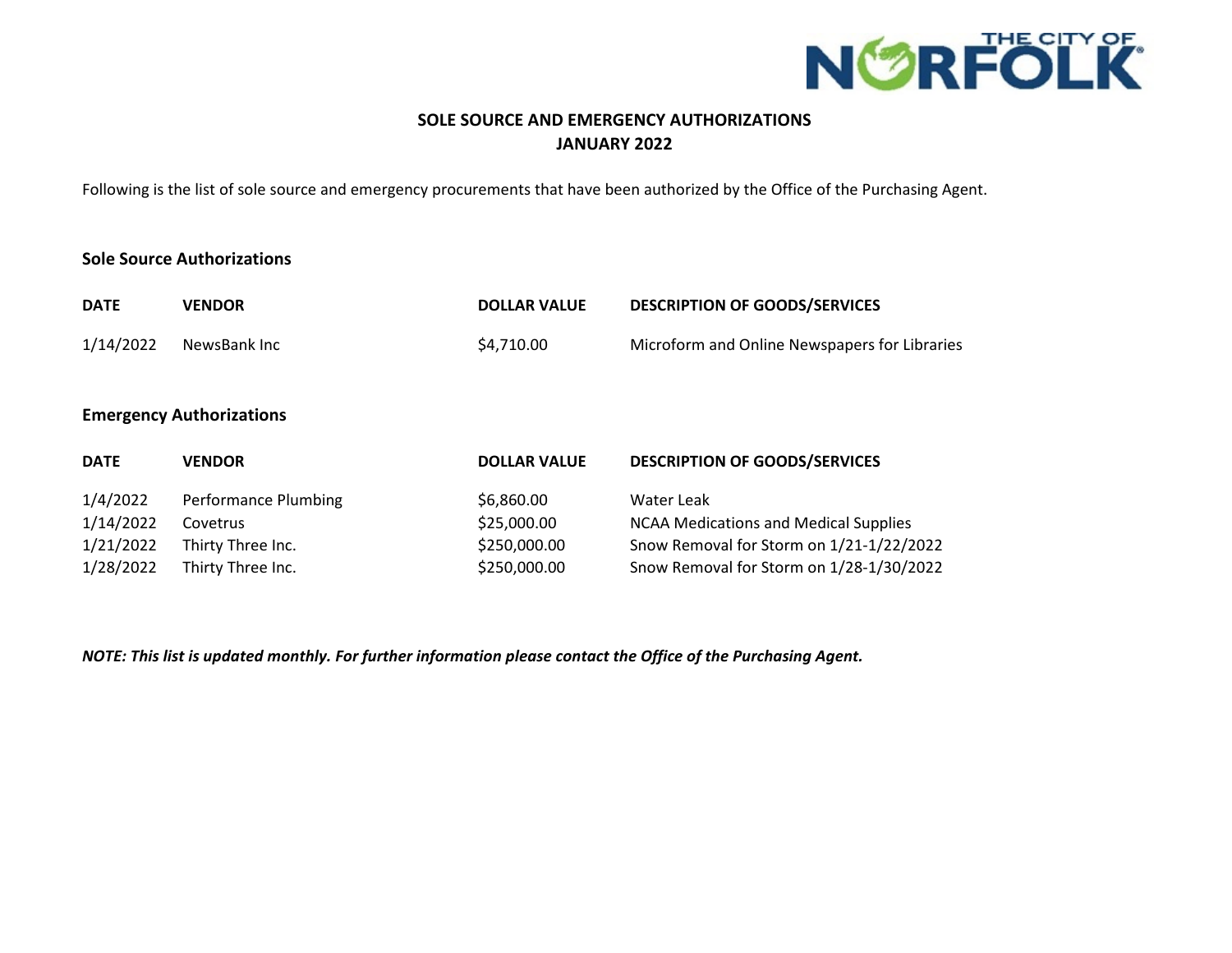

# **SOLE SOURCE AND EMERGENCY AUTHORIZATIONS DECEMBER 2021**

Following is the list of sole source and emergency procurements that have been authorized by the Office of the Purchasing Agent.

#### **Sole Source Authorizations**

| <b>DATE</b> | <b>VENDOR</b>                           | <b>DOLLAR VALUE</b> | <b>DESCRIPTION OF GOODS/SERVICES</b>        |
|-------------|-----------------------------------------|---------------------|---------------------------------------------|
|             | 12/14/2021 Adams Outdoor Advertising    | \$7,250.00          | <b>Public Works Billboard Advertising</b>   |
|             | 12/14/2021 The Laundry Warewash Company | \$5,774.10          | Norfolk Sheriff's Office Cleaning Chemicals |
| 12/17/2021  | <b>Telemax</b>                          | \$450,000.00        | Norfolk Police Department Bomb Squad Robot  |

#### **Emergency Authorizations**

| <b>DATE</b> | <b>VENDOR</b> | <b>DOLLAR VALUE</b> | <b>DESCRIPTION OF GOODS/SERVICES</b> |
|-------------|---------------|---------------------|--------------------------------------|
|             |               |                     |                                      |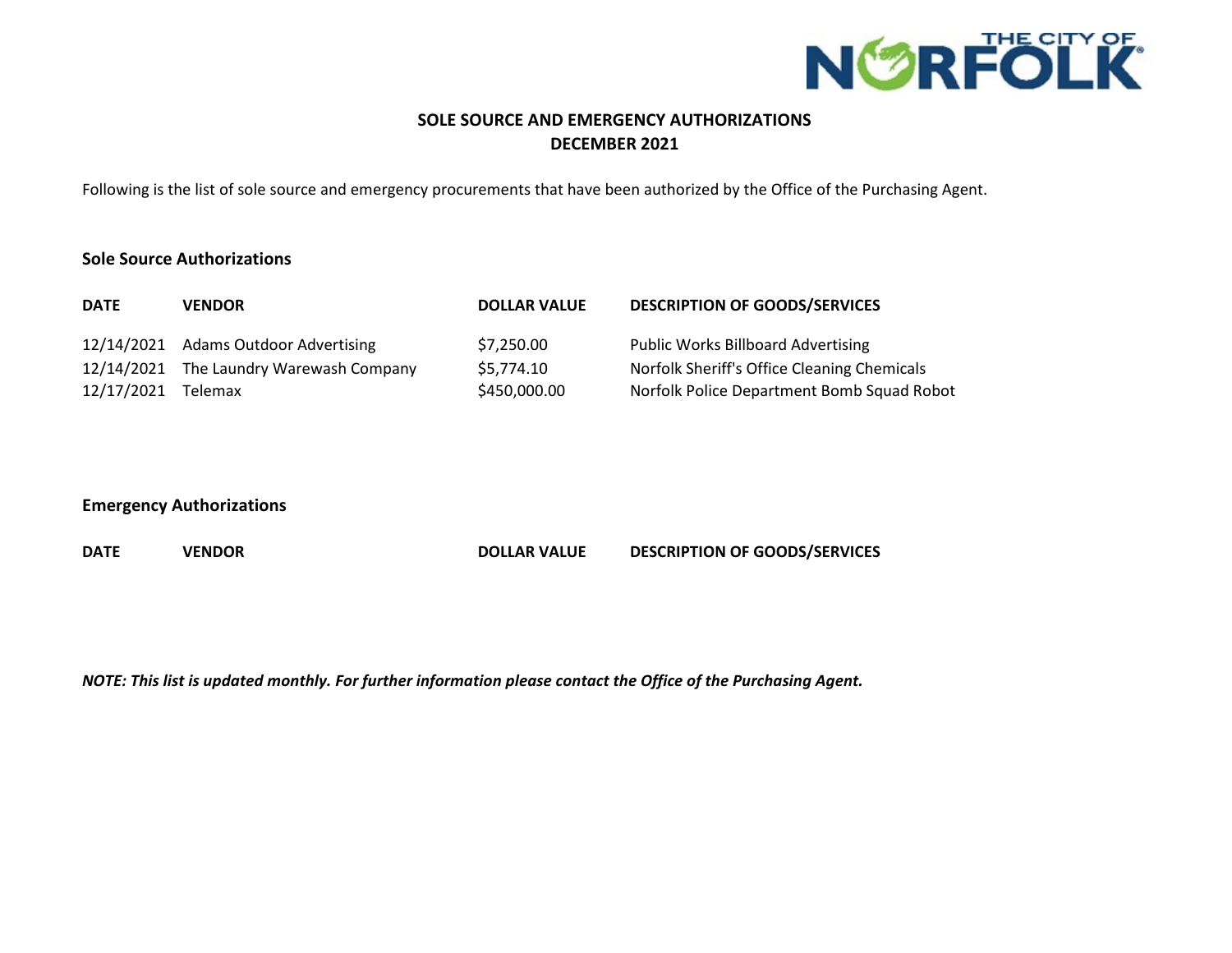

# **SOLE SOURCE AND EMERGENCY AUTHORIZATIONS NOVEMBER 2021**

Following is the list of sole source and emergency procurements that have been authorized by the Office of the Purchasing Agent.

### **Sole Source Authorizations**

| <b>DATE</b> | <b>VENDOR</b>                                   | <b>DOLLAR VALUE</b> | <b>DESCRIPTION OF GOODS/SERVICES</b>                        |
|-------------|-------------------------------------------------|---------------------|-------------------------------------------------------------|
|             | 11/15/2021 ESO Solutions Inc.                   | \$15,059.54         | <b>ESO Solutions Firehouse Software Maintenance Renewal</b> |
| 11/15/2021  | IPS Group                                       | \$63,840.00         | Monthly fees for parking meters                             |
| 11/18/2021  | OpenGov                                         | \$10,000.00         | OpenData portal software                                    |
|             | 11/22/2021 Tumbleweed Press Inc                 | \$4,000.00          | Digital access to children's book platform                  |
|             | 11/30/2021 Tidewater Soccer Referee Association | \$0.00              | Soccer Officials                                            |

### **Emergency Authorizations**

| <b>DATE</b> | VENDOR                         | <b>DOLLAR VALUE</b> | <b>DESCRIPTION OF GOODS/SERVICES</b> |
|-------------|--------------------------------|---------------------|--------------------------------------|
|             | 11/18/2021 Virginia Beach SPCA | \$40,000.00         | <b>NACC Sterilization Surgeries</b>  |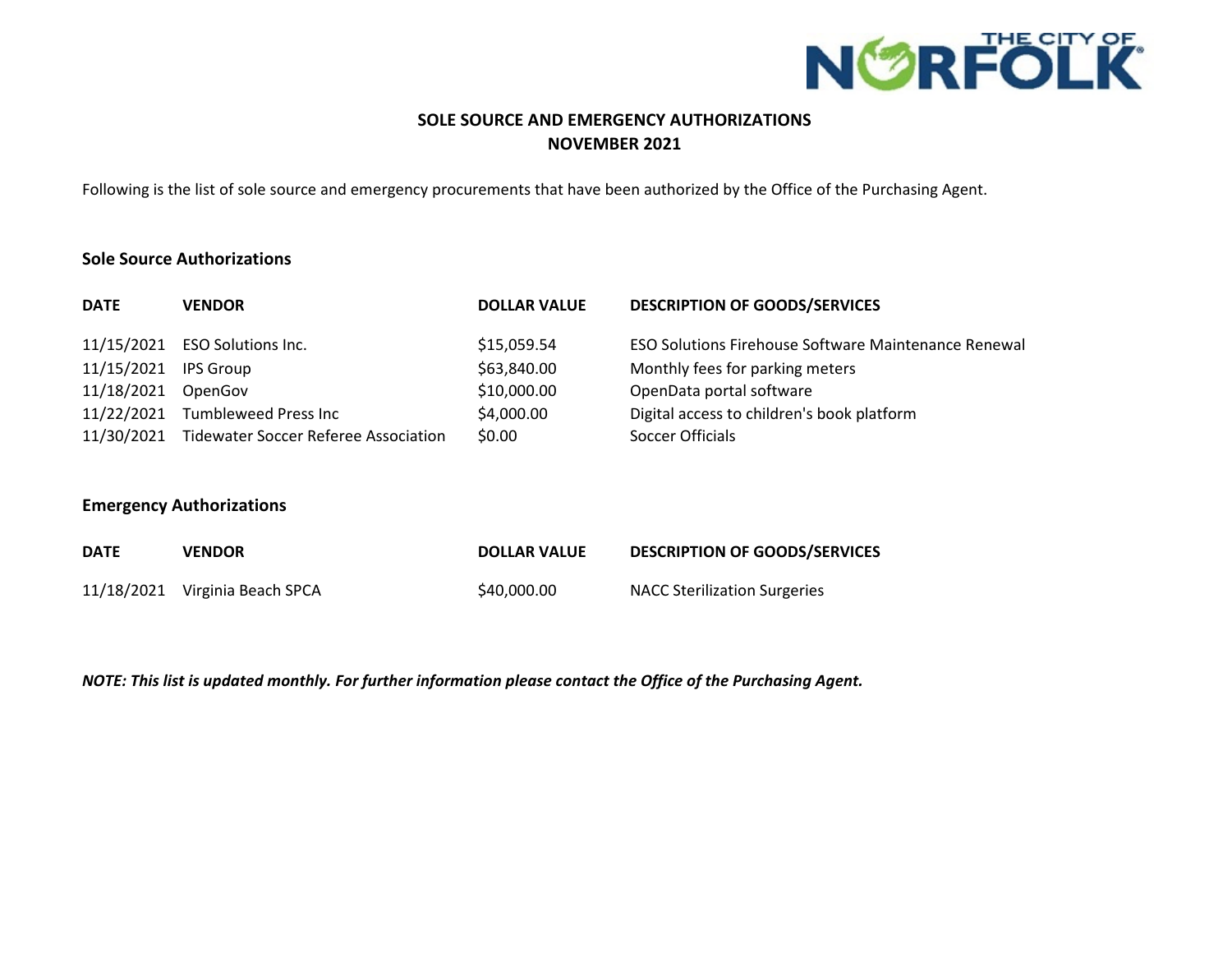

# **SOLE SOURCE AND EMERGENCY AUTHORIZATIONS OCTOBER 2021**

Following is the list of sole source and emergency procurements that have been authorized by the Office of the Purchasing Agent.

### **Sole Source Authorizations**

| <b>DATE</b> | <b>VENDOR</b>                                   | <b>DOLLAR VALUE</b> | <b>DESCRIPTION OF GOODS/SERVICES</b>                   |
|-------------|-------------------------------------------------|---------------------|--------------------------------------------------------|
| 10/1/2021   | Workman Speakers Bureau/Leanne Browr \$3,000.00 |                     | Presentation and Demonstration on Cooking              |
| 10/11/2021  | Jones and Bartlett, LLC                         | \$3,715.75          | Fire-Rescue Training Materials for Recruits            |
| 10/11/2021  | Sherwood-Logan and Associates                   | \$12,093.00         | <b>Flygt Pumps and Mixers</b>                          |
| 10/20/2021  | Virtra                                          | \$153,968.80        | Virtra System Upgrade for Firearm Equipment & Training |
| 10/22/2021  | Sherwood-Logan and Associates                   | \$135,044.00        | Milton Roy Pump and Pump Parts                         |
| 10/29/2021  | LexisNexis                                      | \$17,866.01         | Annual Maintenance of Coplogic Reporting System        |

### **Emergency Authorizations**

| <b>DATE</b> | <b>VENDOR</b>                        | <b>DOLLAR VALUE</b> | <b>DESCRIPTION OF GOODS/SERVICES</b> |
|-------------|--------------------------------------|---------------------|--------------------------------------|
|             | 10/19/2021 Chesapeake Humane Society | \$21,000.00         | <b>NACC Sterilization Services</b>   |
|             | 10/19/2021 Portsmouth Humane Society | \$25,200.00         | <b>NACC Animal Caretakers</b>        |
|             | 10/19/2021 Ronald Hallstrom          | \$12,000.00         | <b>NACC Veterinarian Services</b>    |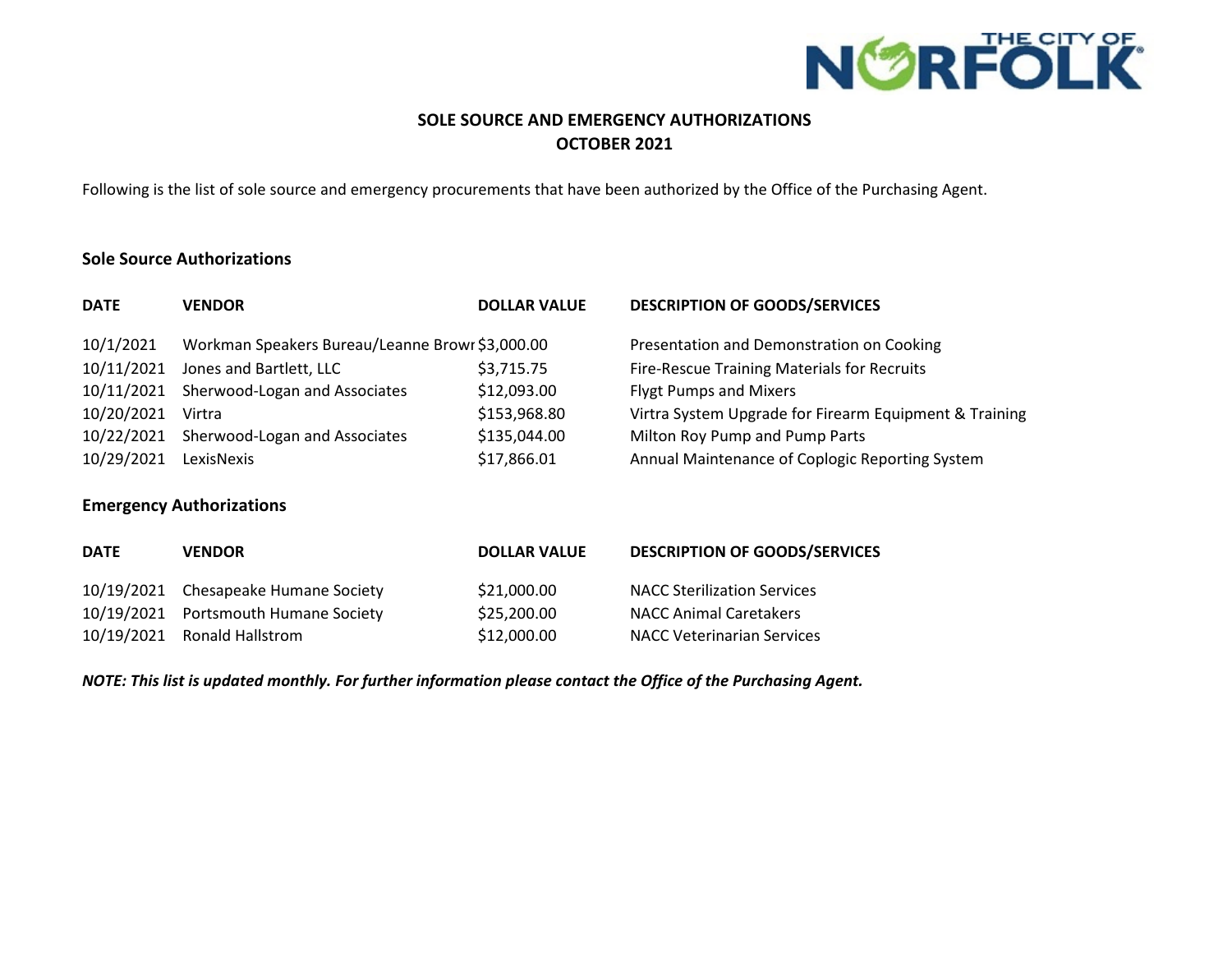

# **SOLE SOURCE AND EMERGENCY AUTHORIZATIONS SEPTEMBER 2021**

Following is the list of sole source and emergency procurements that have been authorized by the Office of the Purchasing Agent.

### **Sole Source Authorizations**

| <b>DATE</b> | <b>VENDOR</b>                   | <b>DOLLAR VALUE</b> | <b>DESCRIPTION OF GOODS/SERVICES</b> |
|-------------|---------------------------------|---------------------|--------------------------------------|
| 9/10/2021   | Shimadzu Scientific Instruments | \$9,998.10          | <b>TOC Analyzer Maintenance</b>      |
| 9/16/2021   | Unique Management Services      | \$15,479.00         | <b>Print Notices for Libraries</b>   |

### **Emergency Authorizations**

| <b>DATE</b> | <b>VENDOR</b> | <b>DOLLAR VALUE</b> | <b>DESCRIPTION OF GOODS/SERVICES</b> |
|-------------|---------------|---------------------|--------------------------------------|
|-------------|---------------|---------------------|--------------------------------------|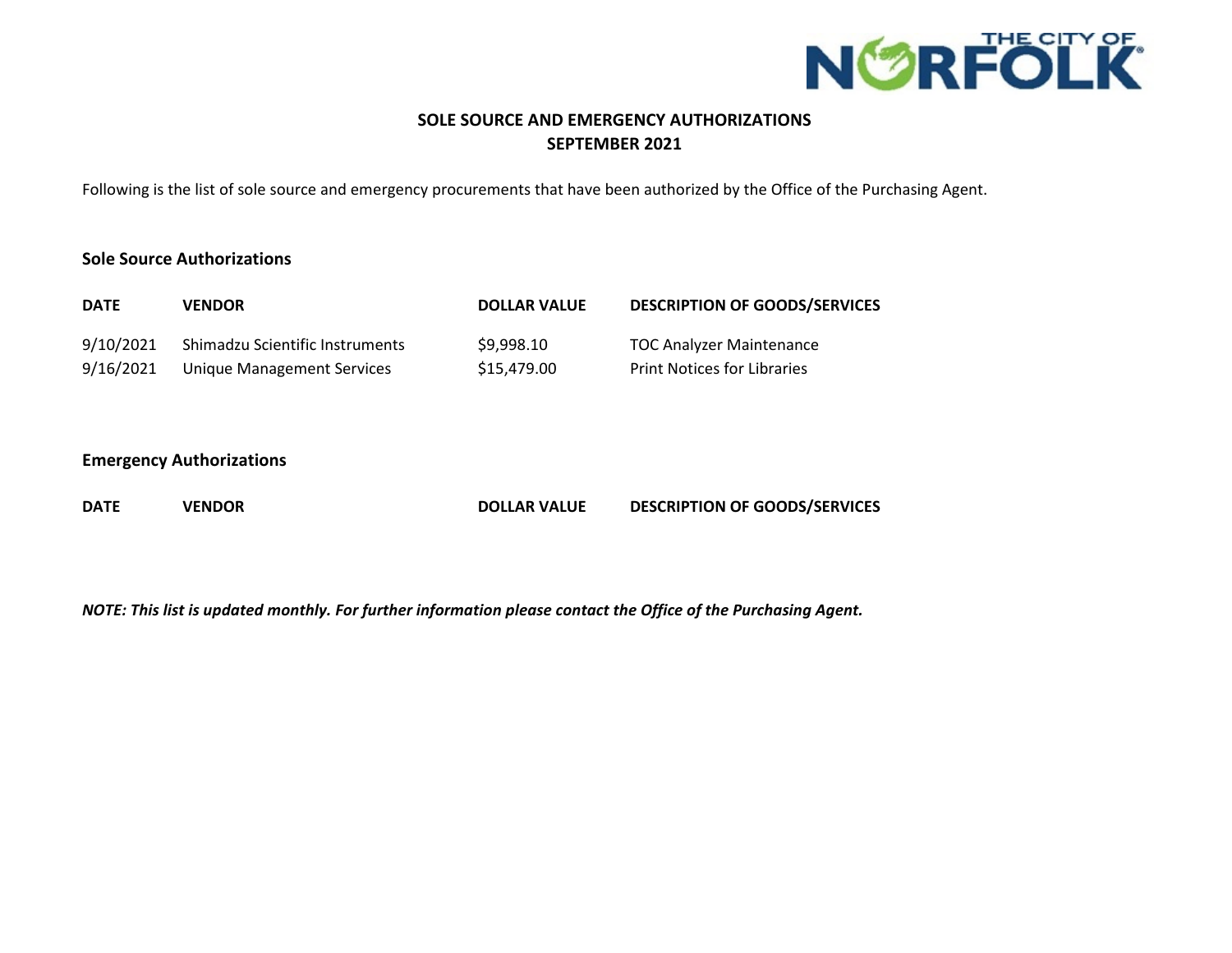

# **SOLE SOURCE AND EMERGENCY AUTHORIZATIONS AUGUST 2021**

Following is the list of sole source and emergency procurements that have been authorized by the Office of the Purchasing Agent.

### **Sole Source Authorizations**

| <b>DATE</b> | <b>VENDOR</b>                                | <b>DOLLAR VALUE</b> | <b>DESCRIPTION OF GOODS/SERVICES</b>              |
|-------------|----------------------------------------------|---------------------|---------------------------------------------------|
| 8/5/2021    | Virginia Aquarium                            | \$2,845.00          | Aquarium and boat tour passes                     |
| 8/5/2021    | The Adventure Park                           | \$2,469.50          | <b>Ropes Course Certificates</b>                  |
| 8/13/2021   | Library of Virginia                          | \$7,589.37          | eRate Consultant                                  |
| 8/13/2021   | Thermo Trol                                  | \$9,000.00          | OSI software server                               |
| 8/17/2021   | <b>Stanley Convergent Security Solutions</b> | \$140,400.00        | Maintenance agreement for Court Complex equipment |
| 8/18/2021   | <b>WHP Training Towers</b>                   | \$15,321.00         | <b>Black wear plates</b>                          |
| 8/20/2021   | Data Axle/InfoUSA Marketing Inc              | \$6,900.00          | Reference solutions database subscription         |

### **Emergency Authorizations**

| <b>DATE</b> | <b>VENDOR</b>       | <b>DOLLAR VALUE</b> | <b>DESCRIPTION OF GOODS/SERVICES</b> |
|-------------|---------------------|---------------------|--------------------------------------|
| 8/10/2021   | Virginia Beach SPCA | \$22,400.00         | <b>Sterilization Surgeries</b>       |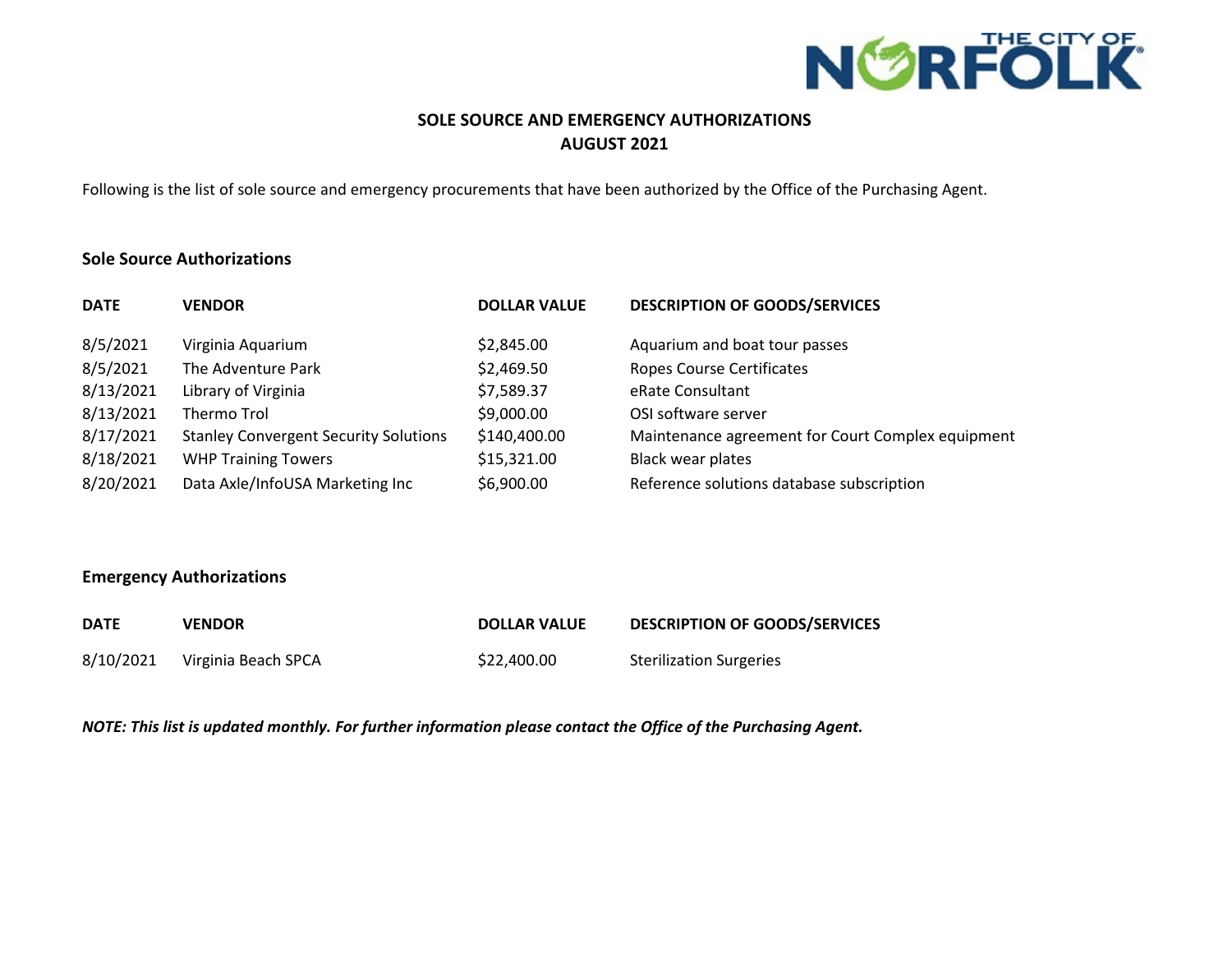

# **SOLE SOURCE AND EMERGENCY AUTHORIZATIONS JULY 2021**

Following is the list of sole source and emergency procurements that have been authorized by the Office of the Purchasing Agent.

#### **Sole Source Authorizations**

| <b>DATE</b>                     | <b>VENDOR</b>                      | <b>DOLLAR VALUE</b> | <b>DESCRIPTION OF GOODS/SERVICES</b>                     |  |  |
|---------------------------------|------------------------------------|---------------------|----------------------------------------------------------|--|--|
| 7/8/2021                        | <b>Freedom Shooting Center</b>     | \$28,800.00         | <b>Recruit Firearms Training</b>                         |  |  |
| 7/9/2021                        | Dreal's Creole Southern Sole LLC   | \$2,483.75          | Catering for conference                                  |  |  |
| 7/15/2021                       | Integrated Technical Systems, Inc. | \$215,800.00        | PARCS Parking Access Revenue Control Systems Maintenance |  |  |
| 7/27/2021                       | LeadsOnline                        | \$227,623.89        | Five-year Agreement for LeadsOnline Service Package      |  |  |
| 7/27/2021                       | Stryker                            | \$52,128.00         | <b>HealthEMS Software Maintenance</b>                    |  |  |
| 7/29/2021                       | Hexagon-Intergraph                 | \$19,505.77         | <b>CAD Software</b>                                      |  |  |
| 7/29/2021                       | Hexagon-Intergraph                 | \$316,142.80        | Hexagon CAD and OnCall Records Software Maintenance      |  |  |
| 7/30/2021                       | <b>Cummins Allison</b>             | \$2,921.00          | Annual Maintenance for coin machines                     |  |  |
| 7/30/2021                       | <b>Cummins Allison</b>             | \$3,200.00          | Money Room Equipment Software                            |  |  |
| <b>Emergency Authorizations</b> |                                    |                     |                                                          |  |  |
| <b>DATE</b>                     | <b>VENDOR</b>                      | <b>DOLLAR VALUE</b> | <b>DESCRIPTION OF GOODS/SERVICES</b>                     |  |  |
| 7/8/2021                        | Discount Plumbing                  | \$5,000.00          | <b>Emergency Plumbing Repairs</b>                        |  |  |